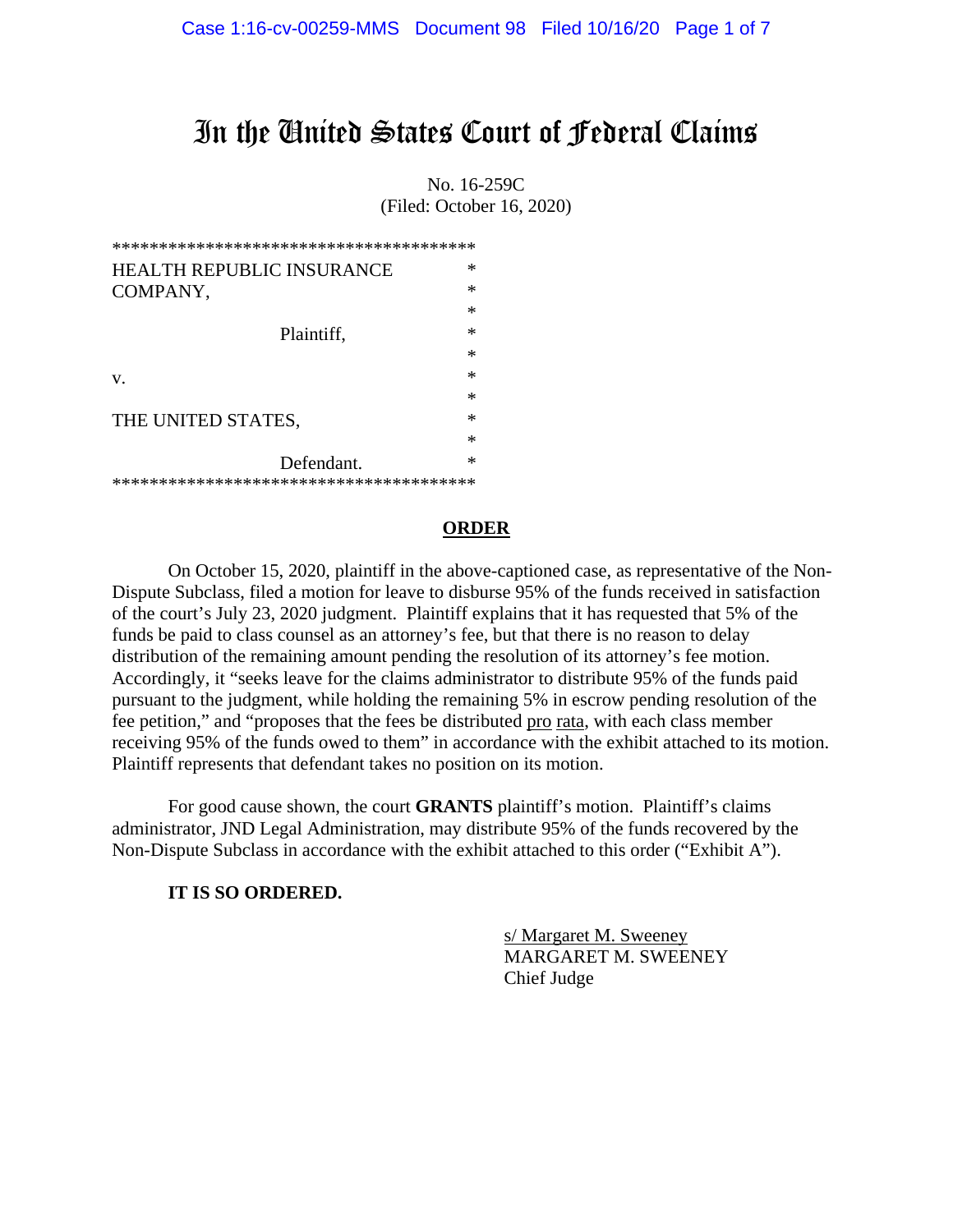Case 1:16-cv-00259-MMS Document 98 Filed 10/16/20 Page 2 of 7

# Exhibit A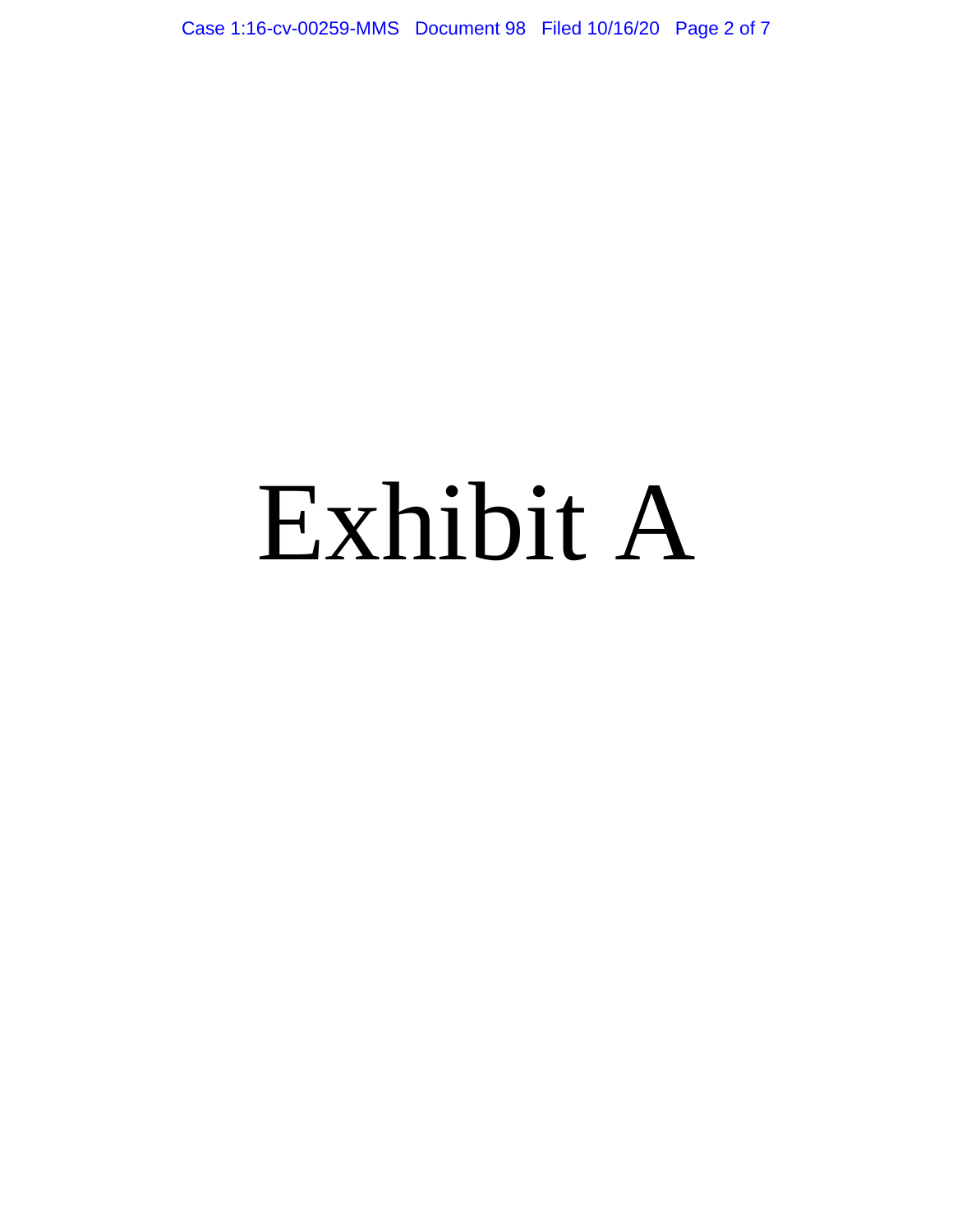|                |                                       | <b>Net RC Payments</b> |                 |
|----------------|---------------------------------------|------------------------|-----------------|
| <b>HIOS ID</b> | <b>Issuer Name</b>                    | <b>Balance</b>         | 95% Payment     |
| 16049          | All Savers Insurance Company          | \$6,697,668.39         | \$6,362,784.97  |
| 36373          | All Savers Insurance Company          | \$11,449,513.89        | \$10,877,038.20 |
| 36677          | All Savers Insurance Company          | \$294,912.81           | \$280,167.17    |
| 39924          | All Savers Insurance Company          | \$7,972,985.11         | \$7,574,335.85  |
| 85947          | All Savers Insurance Company          | \$62,422,090.52        | \$59,300,985.99 |
| 92137          | All Savers Insurance Company          | \$184,407.92           | \$175,187.52    |
| 98971          | All Savers Insurance Company          | \$7,002,813.66         | \$6,652,672.98  |
|                | Alliance Health and Life Insurance    |                        |                 |
| 67577          | Company                               | \$369,880.03           | \$351,386.03    |
| 32536          | <b>ATRIO Health Plans</b>             | \$589,657.01           | \$560,174.16    |
| 60536          | Avera Health Plans, Inc.              | \$26,120,468.22        | \$24,814,444.81 |
| 74980          | Avera Health Plans, Inc.              | \$913,160.23           | \$867,502.22    |
|                | Blue Cross & Blue Shield of           |                        |                 |
| 15287          | Rhode Island                          | \$381,639.63           | \$362,557.65    |
|                | Blue Cross and Blue Shield of         |                        |                 |
| 16842          | Florida                               | \$12,018,283.99        | \$11,417,369.79 |
|                | Blue Cross and Blue Shield of         |                        |                 |
| 18558          | Kansas, Inc.                          | \$38,218,779.37        | \$36,307,840.40 |
|                | Blue Cross and Blue Shield of         |                        |                 |
| 42690          | Massachusetts HMO Blue, Inc.          | \$3,275,797.62         | \$3,112,007.74  |
|                | Blue Cross and Blue Shield of         |                        |                 |
| 26065          | South Carolina                        | \$11,205,576.67        | \$10,645,297.84 |
|                | <b>BlueChoice HealthPlan of South</b> |                        |                 |
| 49532          | Carolina, Inc.                        | \$7,837,407.61         | \$7,445,537.23  |
|                | <b>BlueCross BlueShield Kansas</b>    |                        |                 |
| 27811          | Solutions, Inc.                       | \$12,968,346.42        | \$12,319,929.10 |
| 40586          | Bluegrass Family Health, Inc.         | \$4,440,440.13         | \$4,218,418.12  |
|                | <b>Boston Medical Center Health</b>   |                        |                 |
| 82569          | Plan, Inc.                            | \$1,445,782.89         | \$1,373,493.75  |
|                | CA Physician's Service dba Blue       |                        |                 |
| 70285          | Shield of CA                          | \$22,807,199.00        | \$21,666,839.05 |
|                | Capital Advantage Assurance           |                        |                 |
| 45127          | Company                               | \$2,505,542.65         | \$2,380,265.52  |
|                | Capital Advantage Insurance           |                        |                 |
| 82795          | Company CAIC                          | \$241,532.88           | \$229,456.24    |
| 10207          | CareFirst BlueChoice, Inc.            | \$2,560,974.15         | \$2,432,925.44  |
| 28137          | CareFirst BlueChoice, Inc.            | \$37,089,252.70        | \$35,234,790.07 |
| 45532          | CareFirst of Maryland, Inc.           | \$12,096,305.98        | \$11,491,490.68 |
| 54192          | CareSource Indiana, Inc.              | \$1,293,422.26         | \$1,228,751.15  |
| 45636          | CareSource Kentucky Co.               | \$3,577,396.03         | \$3,398,526.23  |
| 92551          | <b>CDPHP Universal Benefits Inc.</b>  | \$47,697,764.95        | \$45,312,876.70 |
| 47579          | Chinese Community Health Plan         | \$593,429.63           | \$563,758.15    |
| 72034          | <b>CHRISTUS Health Plan</b>           | \$134,369.02           | \$127,650.57    |
| 63312          | Colorado Choice Health Plans          | \$6,659,644.23         | \$6,326,662.02  |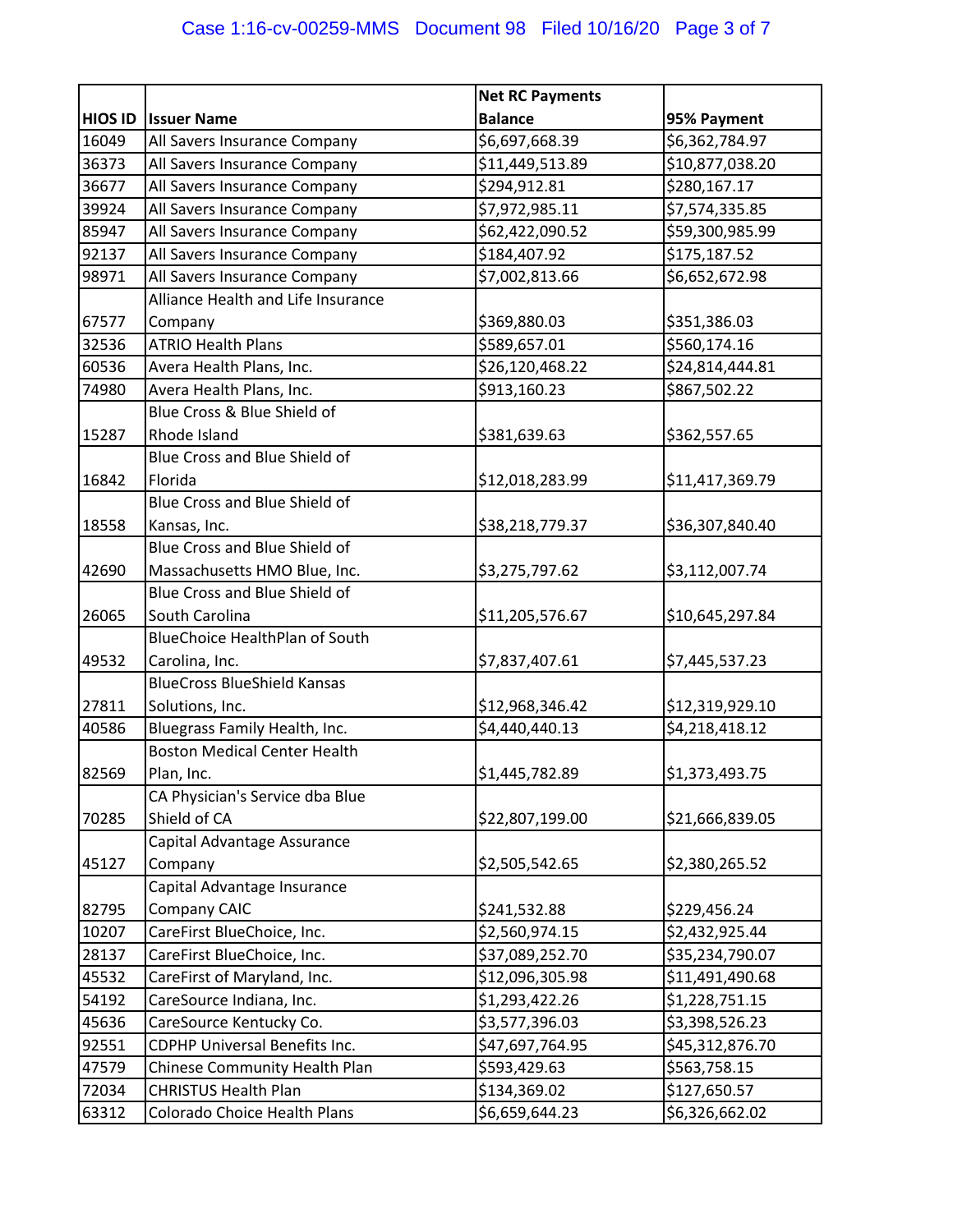|       | <b>Common Ground Healthcare</b>     |                  |                  |
|-------|-------------------------------------|------------------|------------------|
| 87416 | Cooperative                         | \$67,325,233.36  | \$63,958,971.69  |
|       | Community Health Plan of            |                  |                  |
| 18581 | Washington                          | \$1,187,131.21   | \$1,127,774.65   |
| 98905 | CommunityCare HMO Inc.              | \$2,422,216.86   | \$2,301,106.02   |
|       | CommunityCare Life & Health         |                  |                  |
| 87698 | Insurance Co                        | \$761,894.83     | \$723,800.09     |
|       | Consumers Mutual Insurance of       |                  |                  |
| 41895 | Michigan                            | \$25,843,655.17  | \$24,551,472.41  |
| 38345 | Dean Health Plan                    | \$31,644,174.98  | \$30,061,966.23  |
| 66699 | Denver Health Medical Plan, Inc     | \$380,764.18     | \$361,725.97     |
| 78124 | Excellus Health Plan, Inc.          | \$31,028,716.81  | \$29,477,280.97  |
|       | Fallon Community Health Plan,       |                  |                  |
| 88806 | Inc.                                | \$1,218,752.09   | \$1,157,814.49   |
| 56503 | Florida Health Care Plan, Inc.      | \$719,021.99     | \$683,070.89     |
| 22444 | Geisinger Health Plan               | \$36,995,506.57  | \$35,145,731.24  |
| 75729 | <b>Geisinger Quality Options</b>    | \$8,372,420.70   | \$7,953,799.67   |
| 94084 | <b>GHMSI</b>                        | \$4,445,042.32   | \$4,222,790.20   |
| 85408 | GlobalHealth, Inc.                  | \$6,202,344.71   | \$5,892,227.47   |
| 80473 | <b>Group Health Cooperative</b>     | \$521,384.24     | \$495,315.03     |
| 34102 | Group Health Plan, Inc.             | \$11,396,084.43  | \$10,826,280.21  |
|       | Group Hospitalization and           |                  |                  |
| 40308 | Medical Services Inc.               | \$155,508.63     | \$147,733.20     |
| 27651 | Gundersen Health Plan, Inc.         | \$394,393.50     | \$374,673.83     |
| 91058 | Gundersen Health Plan, Inc.         | \$6,096,264.82   | \$5,791,451.58   |
| 27357 | Health First Health Plan, Inc.      | \$85,751.91      | \$81,464.31      |
| 77150 | Health First Insurance, Inc.        | \$1,708,120.48   | \$1,622,714.46   |
| 30252 | Health Options, Inc.                | \$9,475,810.73   | \$9,002,020.19   |
| 95865 | Health Plan of Nevada, Inc.         | \$643,589.93     | \$611,410.43     |
|       | Health Republic Insurance           |                  |                  |
| 96383 | Company                             | \$19,565,019.76  | \$18,586,768.77  |
| 47342 | <b>Health Tradition Health Plan</b> | \$1,385,886.58   | \$1,316,592.25   |
| 92036 | HealthSpan                          | \$12,878,282.88  | \$12,234,368.74  |
| 20126 | HealthSpan Integrated Care          | \$21,869,077.92  | \$20,775,624.02  |
| 19636 | HMO Louisiana, Inc.                 | \$18,013,347.69  | \$17,112,680.31  |
|       | Kaiser Foundation Health Plan of    |                  |                  |
| 21032 | Colo.                               | \$64,718,412.45  | \$61,482,491.83  |
|       | Kaiser Foundation Health Plan of    |                  |                  |
| 89942 | Georgia                             | \$10,913,600.35  | \$10,367,920.33  |
|       | Kaiser Foundation Health Plan of    |                  |                  |
| 90296 | the Mid-Atlantic States, Inc.       | \$17,630,217.35  | \$16,748,706.48  |
|       | Kaiser Foundation Health Plan of    |                  |                  |
| 94506 | the Mid-Atlantic States, Inc.       | \$3,903,893.99   | \$3,708,699.29   |
|       | Kaiser Foundation Health Plan of    |                  |                  |
| 95185 | the Mid-Atlantic States, Inc.       | \$34,598,194.30  | \$32,868,284.59  |
|       | Kaiser Foundation Health Plan,      |                  |                  |
| 40513 | Inc.                                | \$117,740,652.66 | \$111,853,620.03 |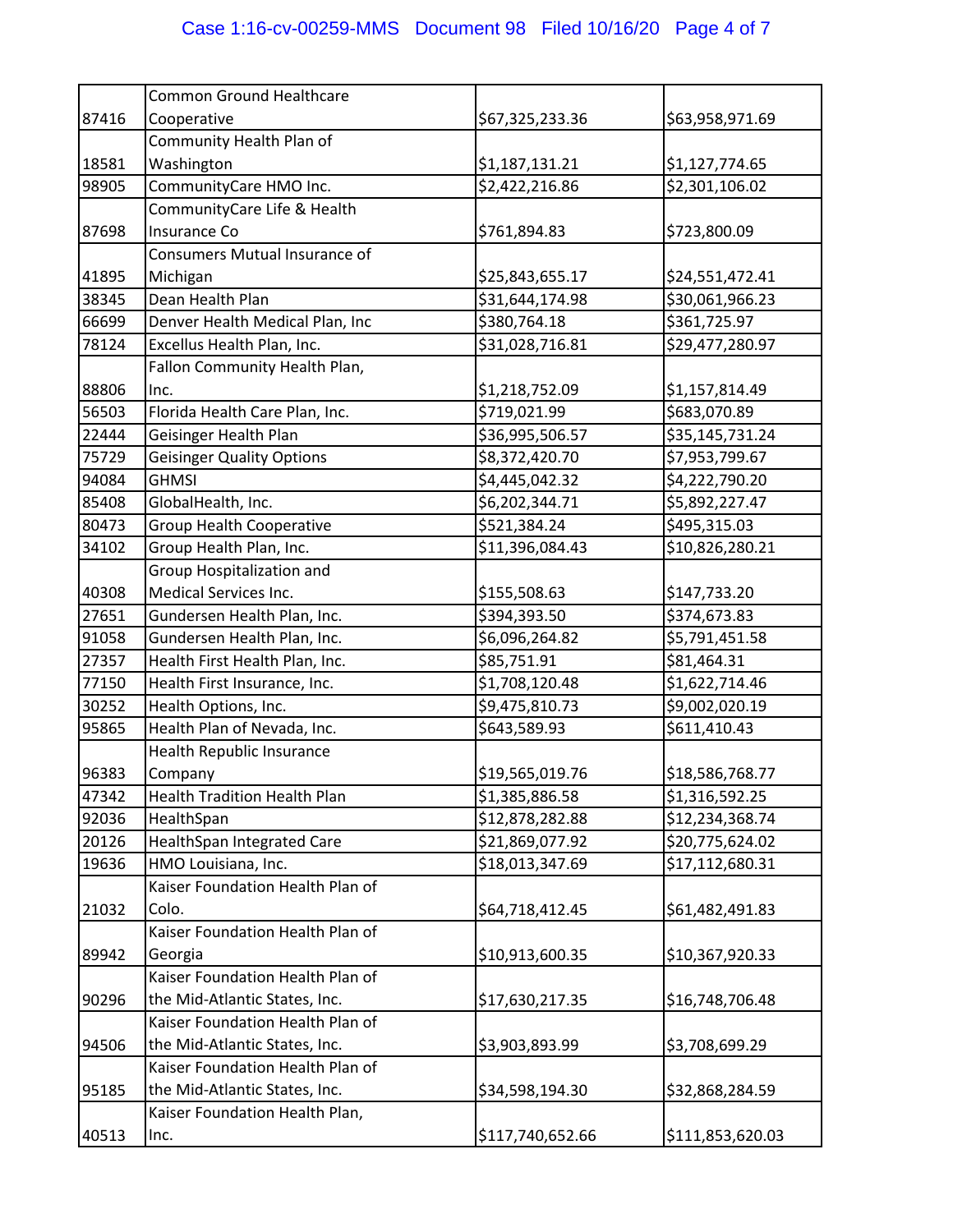|       | Kaiser Foundation Health Plan,     |                  |                  |
|-------|------------------------------------|------------------|------------------|
| 60612 | Inc.                               | \$34,324,694.58  | \$32,608,459.85  |
|       | Kaiser Foundation Healthplan of    |                  |                  |
| 71287 | the NW                             | \$9,821,230.13   | \$9,330,168.62   |
| 53789 | Keystone Health Plan Central       | \$528,671.99     | \$502,238.39     |
| 67202 | Louisiana Health Cooperative, Inc. | \$45,924,911.89  | \$43,628,666.30  |
|       | Louisiana Health Service &         |                  |                  |
| 97176 | <b>Indemnity Company</b>           | \$73,296,024.88  | \$69,631,223.64  |
| 58326 | MercyCare HMO, Inc.                | \$2,414,171.05   | \$2,293,462.50   |
| 35334 | MercyCare Insurance Company        | \$1,170,713.86   | \$1,112,178.17   |
| 11177 | MetroPlus Health Plan              | \$16,424,594.93  | \$15,603,365.18  |
| 11555 | New Health Ventures Inc            | \$177,328.66     | \$168,462.23     |
|       | North Shore-LIJ Insurance          |                  |                  |
| 82483 | Company Inc                        | \$18,002,649.15  | \$17,102,516.69  |
| 20507 | Optima Health Plan                 | \$2,229,495.98   | \$2,118,021.18   |
| 74289 | <b>Oscar Insurance Corporation</b> | \$58,424,157.02  | \$55,502,949.17  |
|       | Oscar Insurance Corporation of     |                  |                  |
| 50221 | New Jersey                         | \$2,132,615.32   | \$2,025,984.55   |
| 48834 | Oxford Health Plans (NJ), Inc.     | \$1,357,526.59   | \$1,289,650.26   |
| 10091 | PacificSource Health Plans         | \$16,892,224.87  | \$16,047,613.63  |
| 23603 | PacificSource Health Plans         | \$17,473,387.21  | \$16,599,717.85  |
| 60597 | PacificSource Health Plans         | \$3,930,773.68   | \$3,734,235.00   |
|       | PHPS, Inc. (fka Phoenix Health     |                  |                  |
| 65441 | Plans, Inc.)                       | \$34,931.14      | \$33,184.58      |
|       | Physicians Health Plan of          |                  |                  |
| 50816 | Northern Indiana, Inc.             | \$6,370,812.47   | \$6,052,271.85   |
|       | Physicians Plus Insurance          |                  |                  |
| 58564 | Corporation                        | \$171,543.34     | \$162,966.17     |
| 88102 | PreferredOne Insurance Company     | \$45,727,888.21  | \$43,441,493.80  |
| 26734 | Premier Health Plan, Inc.          | \$2,572,926.75   | \$2,444,280.41   |
| 57173 | Presbyterian Health Plan, Inc.     | \$2,063,703.11   | \$1,960,517.95   |
| 29698 | <b>Priority Health</b>             | \$14,688,532.68  | \$13,954,106.05  |
|       | <b>Priority Health Insurance</b>   |                  |                  |
| 29241 | Company (PHIC)                     | \$5,678,007.91   | \$5,394,107.51   |
| 16698 | <b>Prominence HealthFirst</b>      | \$501,439.74     | \$476,367.75     |
| 56707 | Providence Health Plan             | \$7,302,569.66   | \$6,937,441.18   |
| 70525 | QCA Health Plan, Inc.              | \$3,957,601.38   | \$3,759,721.31   |
|       | QualChoice Life & Health           |                  |                  |
| 37903 | Insurance Company, Inc.            | \$4,524,487.98   | \$4,298,263.58   |
|       | Rocky Mountain Health Care         |                  |                  |
| 80208 | Options                            | \$366,780.94     | \$348,441.89     |
| 97879 | Rocky Mountain HMO                 | \$34,831,063.53  | \$33,089,510.35  |
|       | Security Health Plan of Wisconsin, |                  |                  |
| 38166 | Inc.                               | \$36,886,330.97  | \$35,042,014.42  |
| 26002 | SelectHealth                       | \$60,598,770.69  | \$57,568,832.16  |
| 68781 | SelectHealth                       | \$180,603,493.13 | \$171,573,318.47 |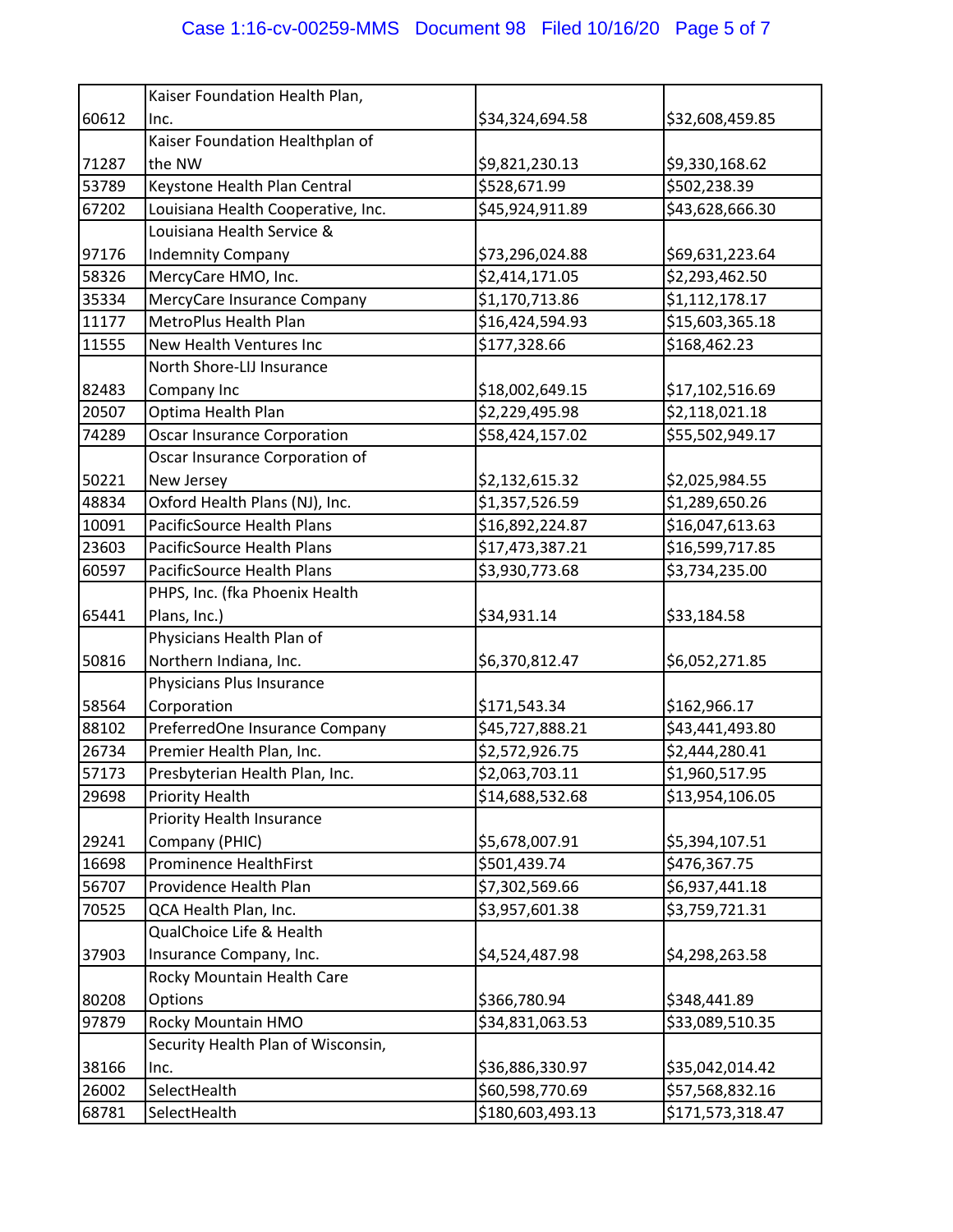|       | SHA, LLC DBA FirstCare Health         |                 |                 |
|-------|---------------------------------------|-----------------|-----------------|
| 26539 | Plans                                 | \$7,356,449.15  | \$6,988,626.69  |
| 92499 | Sharp Health Plan                     | \$37,507.58     | \$35,632.20     |
|       | South Dakota State Medical            |                 |                 |
| 62210 | Holding Company, Inc.                 | \$13,269,548.73 | \$12,606,071.29 |
| 52664 | Summa Insurance Company, Inc.         | \$2,091,574.38  | \$1,986,995.66  |
| 14650 | Time Insurance Company                | \$494,806.51    | \$470,066.18    |
| 19068 | Time Insurance Company                | \$1,450,728.94  | \$1,378,192.49  |
| 19524 | Time Insurance Company                | \$4,045,974.64  | \$3,843,675.91  |
| 20544 | Time Insurance Company                | \$7,352,482.72  | \$6,984,858.58  |
| 24867 | Time Insurance Company                | \$253,920.36    | \$241,224.34    |
| 28020 | Time Insurance Company                | \$7,661,197.18  | \$7,278,137.32  |
| 29176 | Time Insurance Company                | \$568,168.32    | \$539,759.90    |
| 29211 | Time Insurance Company                | \$7,321,151.53  | \$6,955,093.95  |
| 39996 | Time Insurance Company                | \$1,451,025.54  | \$1,378,474.26  |
| 42260 | Time Insurance Company                | \$925,446.08    | \$879,173.78    |
| 60299 | Time Insurance Company                | \$234,775.92    | \$223,037.12    |
| 62662 | Time Insurance Company                | \$61,174,353.15 | \$58,115,635.49 |
| 67807 | Time Insurance Company                | \$1,111,551.75  | \$1,055,974.16  |
| 80863 | Time Insurance Company                | \$7,624,448.10  | \$7,243,225.70  |
| 89029 | Time Insurance Company                | \$431,897.82    | \$410,302.93    |
| 91842 | Time Insurance Company                | \$4,618,815.85  | \$4,387,875.06  |
|       | <b>Tufts Associated Health</b>        |                 |                 |
| 29125 | Maintenance Org                       | \$285,907.70    | \$271,612.32    |
| 85736 | <b>UCare Minnesota</b>                | \$10,464,932.43 | \$9,941,685.81  |
| 71667 | UnitedHealthcare Community Plan, Inc. | \$144,054.47    | \$136,851.75    |
| 31779 | UnitedHealthcare Insurance Company    | \$166,087.58    | \$157,783.20    |
| 49650 | UnitedHealthcare Insurance Company    | \$497,317.92    | \$472,452.02    |
|       | UnitedHealthcare Life Insurance       |                 |                 |
| 45002 | Company                               | \$27.28         | \$25.92         |
|       | UnitedHealthcare Life Insurance       |                 |                 |
| 59809 | Company                               | \$6,577.07      | \$6,248.22      |
| 68259 | UnitedHealthcare of Alabama, Inc.     | \$8,688,275.81  | \$8,253,862.02  |
| 68398 | UnitedHealthcare of Florida, Inc.     | \$42,820,458.16 | \$40,679,435.25 |
| 43802 | UnitedHealthcare of Georgia, Inc.     | \$12,145,393.47 | \$11,538,123.80 |
|       | UnitedHealthcare of Kentucky,         |                 |                 |
| 23671 | Ltd.                                  | \$13,606.24     | \$12,925.93     |
|       | UnitedHealthcare of Louisiana,        |                 |                 |
| 38499 | Inc.                                  | \$4,251,825.74  | \$4,039,234.45  |
|       | UnitedHealthcare of Mississippi,      |                 |                 |
| 97560 | Inc.                                  | \$809,174.17    | \$768,715.46    |
|       | UnitedHealthcare of New England,      |                 |                 |
| 79881 | Inc.                                  | \$635.07        | \$603.32        |
|       | UnitedHealthcare of New York,         |                 |                 |
| 54235 | Inc.                                  | \$909,112.89    | \$863,657.25    |
|       | UnitedHealthcare of North             |                 |                 |
| 54332 | Carolina, Inc                         | \$18,401,376.06 | \$17,481,307.26 |